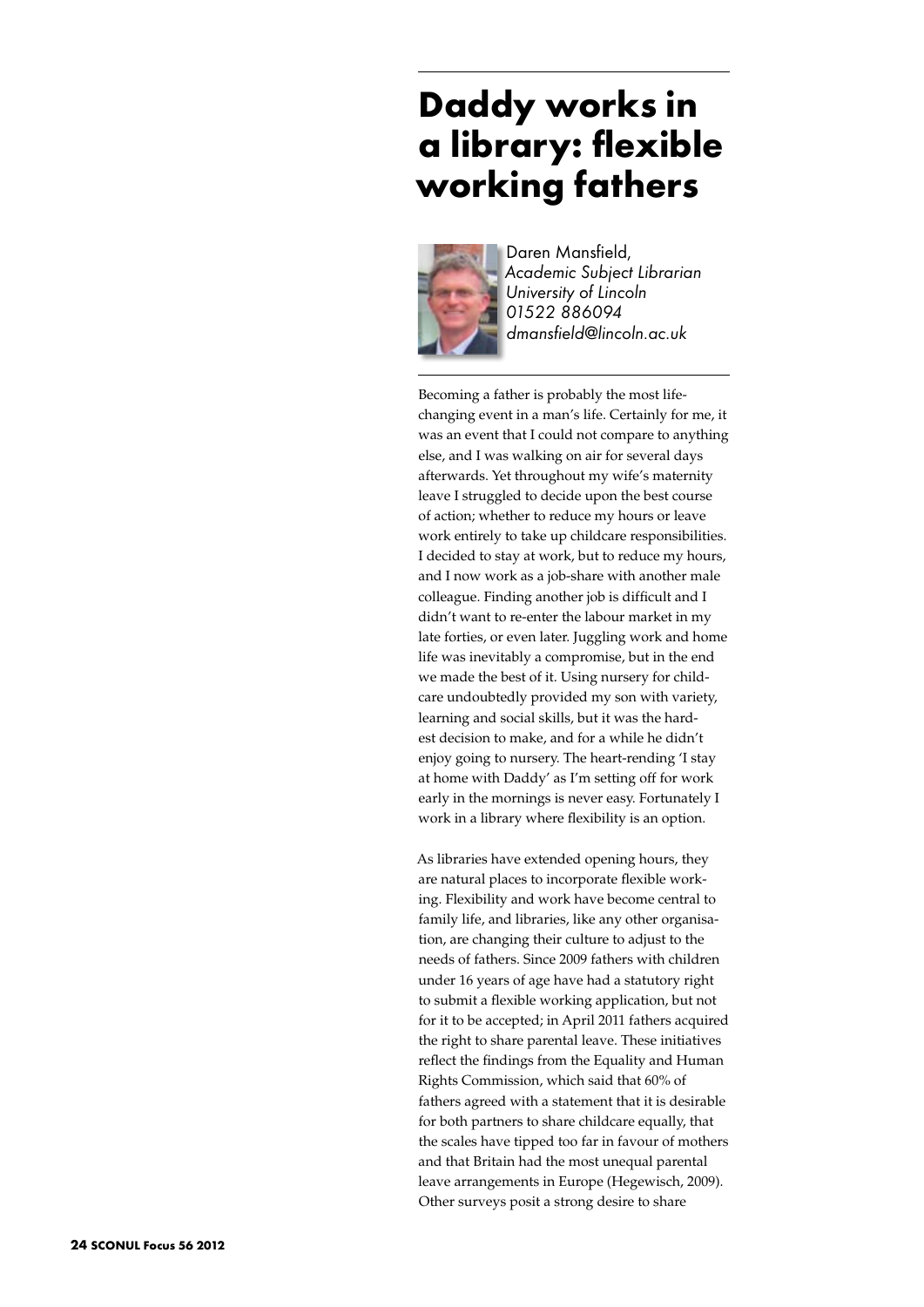childcare responsibilities (Fatherhood Institute. org 2010; HomeDadUK, 2009). Mike Buttery from DadTalk.co.uk declares: 'From educational achievement to emotional development and healthy self esteem, the contribution that dads make to the life and the development of children is unique and enduring' (Fatherhood Institute.org, 2010). Becoming a father is even a biological event, as medical research shows that new fathers have increased levels of oxytocin, the 'cuddle chemical' released into the blood during labour (Macrae, 2010). Health benefits of flexible working are well recorded (Joyce, et al., 2010) and employment rights are steadily catching up. Flexible working for fathers is on the increase, influenced by economic conditions such as the cost of childcare, redundancy and the rise in female pay meaning that men are not necessarily the main breadwinners (Kelan, 2008). Evidence from some studies shows that sharing childcare ought to be woven into the fabric of society (Hegewisch, 2009).

I wanted to know how many fathers are working flexibly because of childcare responsibilities, but research into the emergence of flexible working fathers in libraries is not a feature of library studies. Taking into account that several other sectors are omitted, there are just over 34 000 FTEs (full-time equivalent workers) in university and public libraries (2010–11), but it is harder to know how many men work in libraries, and how many of those have applied for flexible working (LISU, 2012). Even these figures, if obtained, would not take account of how many fathers work part-time or flexible hours without applying for a change of contract, or have children over the ages of 16.

As obtaining facts and figures about fathers in libraries is problematic, I posted a brief survey to the LIS-Link forum, and received 37 responses. These are the questions and a summary of the responses:

1 As a father, have you taken, or are you planning to take paternity leave?

> Yes 89.2% (33) No 10.8% (4) Planning to in the future 0%

2 As a father, have you submitted a flexible working application since the birth of your child?

> Yes 40.5% (15) No 59.5% (22)

3 What sector were you working in at the time of the application?

> Further Education 13% (3) Health 4.3% (1) Higher Education 78.3% (18) Private sector 4.3% (1) Other (4)

4 What is your working as an outcome of the application?

> Compressed working time 17.6% (3) Flexi-time 35.3% (6) Home-working 17.6% (3) Part-time 29.4% (5)

5 Would you recommend flexible working for fathers?

> Yes 96.2% (25) No 3.8% (1)

6 What are your experiences of flexible working?

> Respondents believed that flexible working is a positive contribution to happiness, welfare and productivity. However, creating minimal disruption was a consideration for some fathers Minor contractual changes, such as shedding a day or tweaking a contract, can be implemented to alleviate impact upon the library service. Maintaining the library service and the needs of non-parents are factors to take into consideration in an application for flexible working. In some cases, existing contractual arrangements eased childcare responsibilities into the working pattern with the minimum of fuss. Arranging an alternative working schedule appears to be dependent on the age and needs of a child, such as picking a child up from school or nursery or school holidays.

The success of a flexible working application appears to depend on organisational culture, the status of the applicant, support of colleagues, and whether managers are favourably disposed towards an application. Respondents also stressed a need for greater flexibility, but this again may depend upon the organisational culture. There was a need to clarify the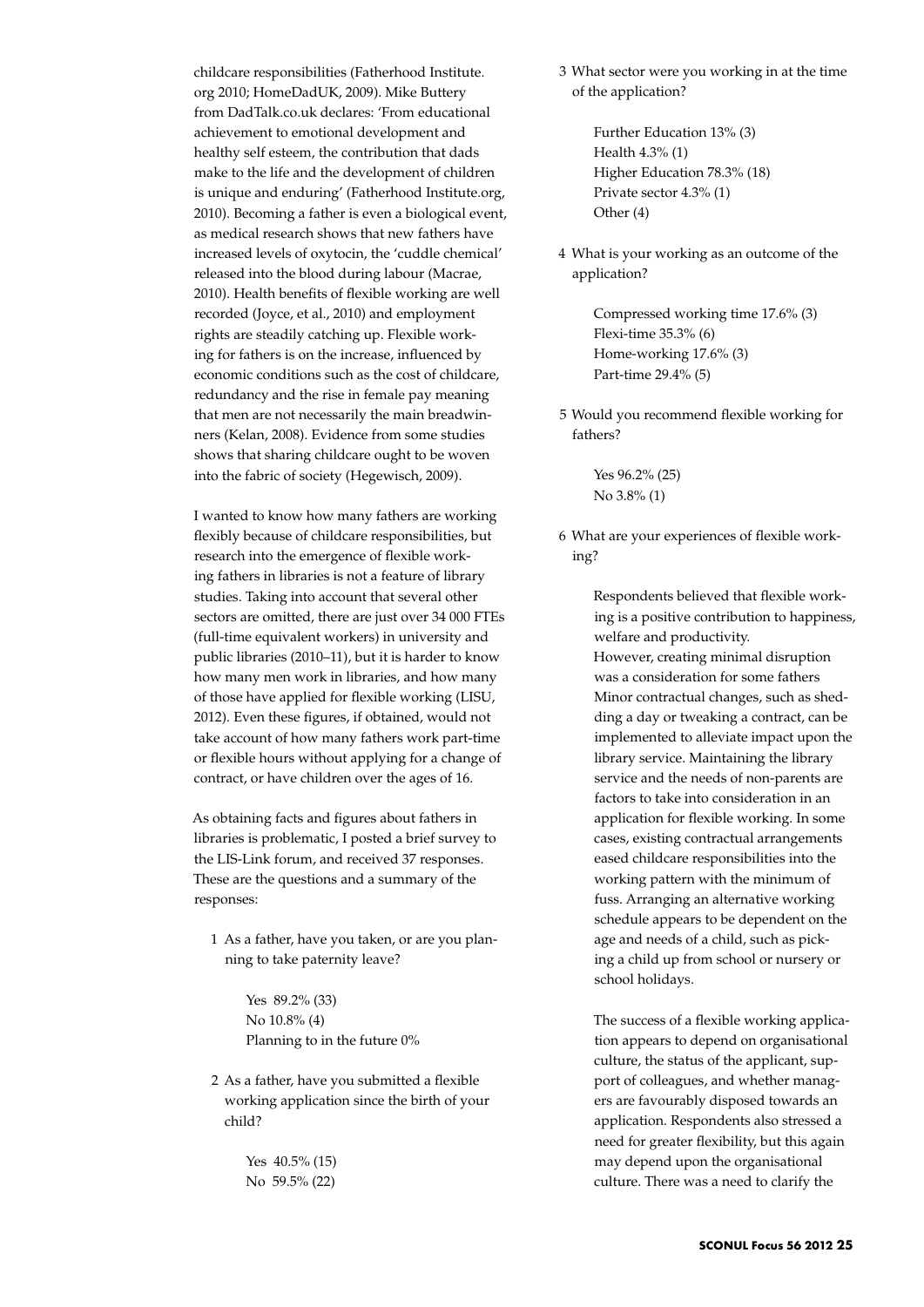definition of flexible working in some cases.

Some recognised that the application process could be long-winded. Anxieties over tension between working parents and those without children were raised, as were issues such as pressure of parttimers having the same workload as fulltime staff, arranging cover, and remaining focused when working from home.

## 7 Any other comments...

Working in a flexible culture and having supportive managers were praised by some respondents; these factors increased well-being at work and at home. Some participants mentioned the challenge of juggling work and children, as well as their child-caring responsibilities not being understood by colleagues. There was some indication that working fathers are treated less favourably than working mothers and may be suffering discrimination.

## **Survey discussion**

The responses were predominantly from higher education employees (78.3%), so the survey cannot be seen as genuinely reflective of the library sector as a whole. Over half of fathers did not take up flexible working (59.5%) but most took paternity leave (89.2%). Of those who did work flexibly, most worked flexi-time (35.3%) and were overwhelmingly in favour of recommending flexible working to others (96.2%). The overriding concern around flexible working mentioned in the comments section appeared to be causing the least disruption to the service and the work environment, and being inclusive. Whether this was for some other reason than being a father is not clear, owing to the limited nature of the survey. However, there was an indication that fathers may be being discriminated against, and were not viewed as favourably as mothers, and many of the adjustments mentioned in the survey may be regarded as minimal, perhaps indicating a wish by fathers not to stand out from the crowd. Small steps may be needed on the road to positive attitudes towards fatherhood towards a society that provides 'conditions that allow affirmative forms of self-definition for fathers who assume caregiving responsibilities' (Höfner et al., 2011, p. 683). Almost without reservation, a flexible culture is praised; but it is not without its difficulties, such

as sharing workload and critical office culture. There was recognition that spending time with your children is a special time, above the practical stresses of maintaining a work-life balance.

The survey illustrated a tentative shift towards flexible working, although because of the small size of the survey, and because higher education participants far outweighed those from other sectors, it is not truly representative. Interestingly, in a longitudinal study by Aarseth (2009) it was found that housework had become degendered, couples dividing tasks as a team rather by gender. The survey may be considered as a sign that over the decades, incrementally, the gender gap in parental responsibilities may be equalised too. It is hard to predict the future, but perhaps one day the UK will share the same childcare culture as their continental neighbours, such as the Netherlands, where shared childcare is the norm. There's still a long way to go in the UK: several countries, most notably Belgium, France, Germany and the Netherlands, have introduced statutes which provide a right to apply for flexible working to all employees, irrespective of their reasons for seeking change. This may help to redress the unease between parents and non-parents in the workplace, and address everyone's needs.

Further discussion points, such as the health benefits of flexible working, the 'new man' – phenomenon or myth – barriers to flexible working, long-hours culture, career prospects and flexible working, male identity, and linking part-time working with child-rearing fathers, leaves an appetising taste for further research into this under-represented area. Because of their traditional flexible working culture, libraries are ideal places to conduct research into the gradual emergence of child-rearing fathers.

## **References**

Aarseth, H. (2009). From modernized masculinities to degendered lifestyle projects: Changes in men's narratives on domestic participations 1990–2005. *Men and masculinities*, June 2009, vol. 11: 4, pp. 424-440

Fatherhood Institute.org. (2010). Kids enjoy time with dads but dads feel left out of their child's upbringing, new survey reveals. Located at: http://www.fatherhoodinstitute.org/2010/kidsenjoy-time-with-dads-but-dads-feel-left-out-oftheir-child%e2%80%99s-upbringing-new-surveyreveals/ [accessed 1 March 2011]